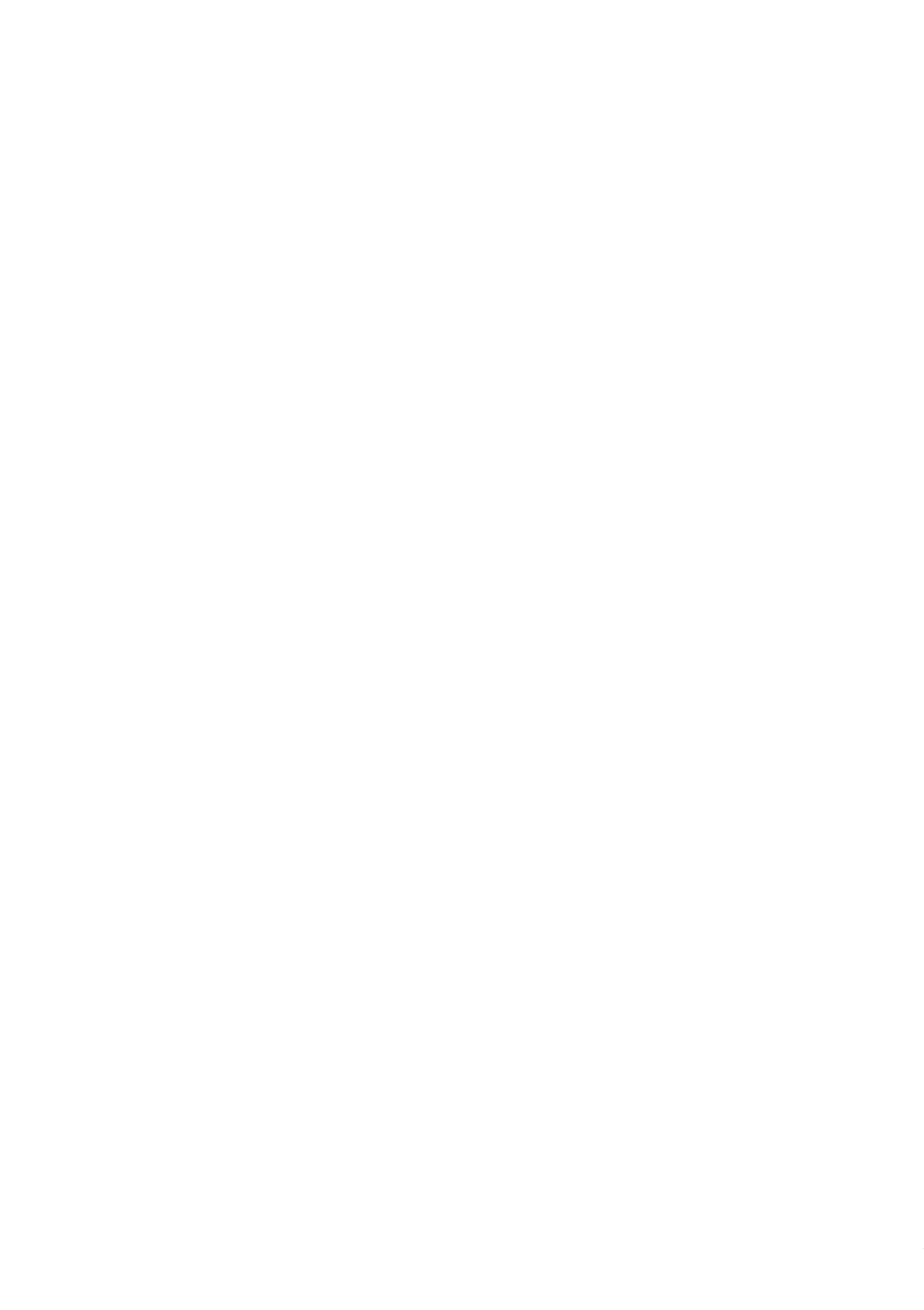## $C \in$

### **FUEL STORAGE TANK · Revision 1.0.1 TEXSILO 200-250-300**

- **INSTRUCTION MANUAL**
- Type: Fuel storage tank
- Model: TEXSILO 200-250-300
- 

|              | <b>INDEX</b>                                         |                          |
|--------------|------------------------------------------------------|--------------------------|
| 1            | <b>INTRODUCTION</b>                                  | $\overline{4}$           |
|              | 1.1 Use of this manual                               | $\overline{\mathcal{A}}$ |
| $\mathbf{2}$ | <b>WARNINGS</b>                                      | $\overline{4}$           |
| 3            | <b>INSTALLER'S RESPONSIBILITIES</b>                  | 5                        |
| 4            | <b>CONSTRUCTION FEATURES</b>                         | 5                        |
| 5            | <b>WEIGHTS AND MEASURES TABLE</b>                    | 5                        |
| 6            | <b>CHECK OF PACKAGING CONTENT</b>                    | 6                        |
| 7            | <b>ASSEMBLY EQUIPMENT</b>                            | 6                        |
| 8            | <b>IDENTIFICATION PLATE</b>                          | $\overline{7}$           |
| 9            | <b>PROPER USE OF THE PRODUCT</b>                     | $\overline{7}$           |
|              | <b>10 INSTALLATION</b>                               | 8                        |
|              | 10.1 Place of installation                           | 8                        |
|              | <b>11 ASSEMBLY</b>                                   | 8                        |
|              | <b>12 START UP AND USE</b>                           | 15                       |
|              | <b>13 MAINTENANCE AND END-OF-LIFE</b>                | 16                       |
|              | 13.1 End-of-life                                     | 16                       |
|              | <b>14 SAFETY REQUIREMENTS FOR FUEL STORAGE TANKS</b> | 17                       |
|              | <b>15 WARRANTY</b>                                   | 18                       |
|              | <b>16 CERTIFICATION</b>                              | 19                       |
|              |                                                      |                          |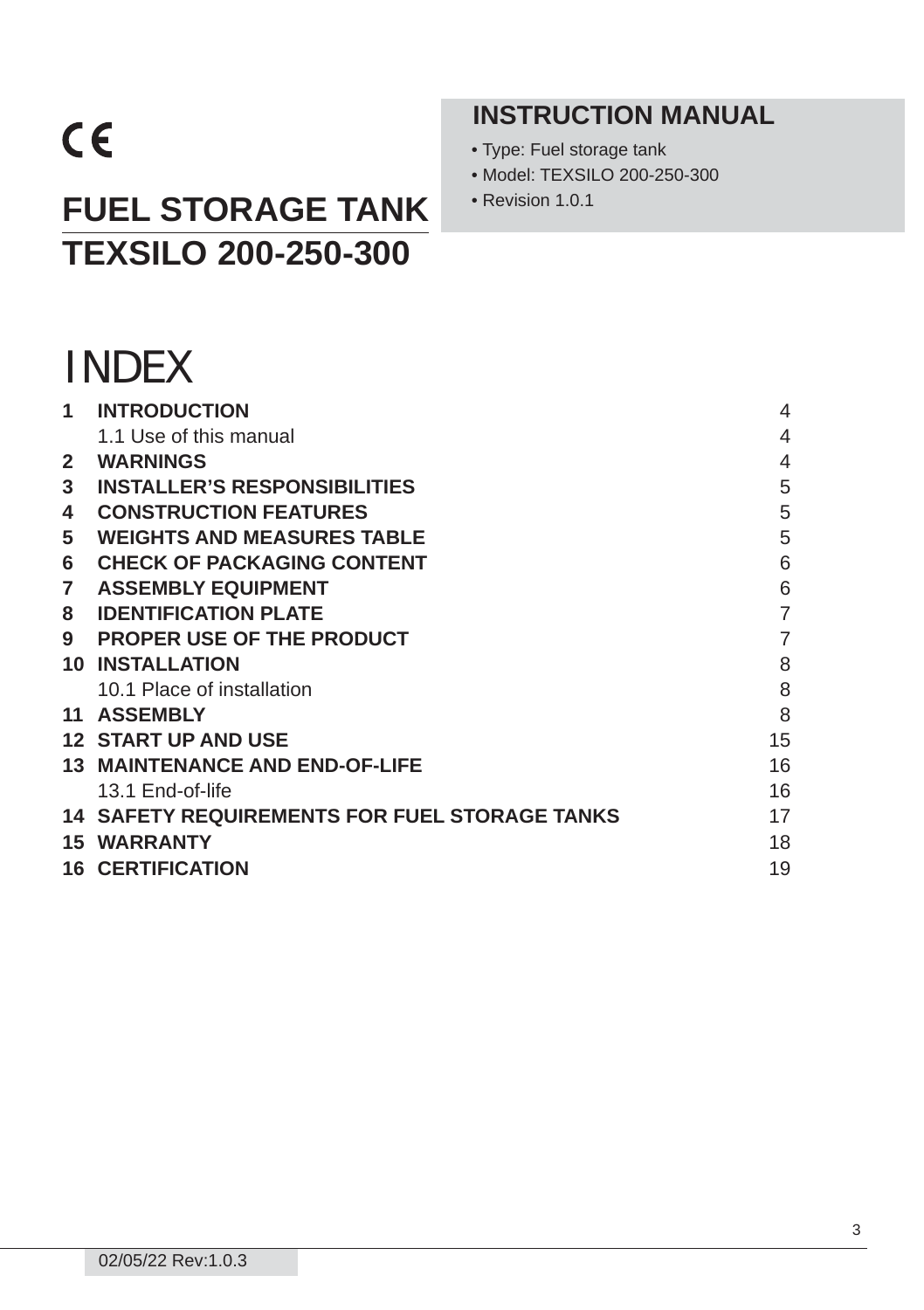#### **1 INTRODUCTION**

Dear customer,

the manufacturer would firstly like to thank you for the choice you made in buying our product, whose technical features will certainly meet Your needs.

Our products have been designed and manufactured in total compliance with the current regulations, by choosing the best materials to obtain durability and ease of use of the product.

We ask you, therefore, to read this manual carefully and completely, following strictly the instructions contained herein.

#### **1.1 Use of this manual**

The instruction manual is a document drawn up by the manufacturer and is part of the product: it integrates the specific rules of application and general rules for people, animals and objects safety. In the event that the product is resold, handed over, rented or sold to others, it must always be accompanied by this manual; therefore, it is recommended to use and keep it with care for the entire operative life of the product.

The main objective of this manual is to make known the proper and safe way to use the equipment.

No part of this manual may be reproduced, copied, or shared in any way, without the written permission of the manufacturer.

The manufacturer reserves the right to make improvements or modifications to this manual and to the equipment at any time, without obligation to advise third parties.

#### **2 WARNINGS**

- Do not use the machine for any improper use.
- Do not let children near the machine.

• This unit must not be used by people (including children) with reduced physical, sensory or mental capabilities, or with lack of experience and knowledge, unless they are supervised or instructed in the use of the unit by a person responsible for their safety.

• Use only original spare parts.

• In order to be able to operate easily on the tank, you must leave all around and above it a space of at least 50 cm which must be completely free from any obstacle.

- This tank can contain only wood pellet and olive pomace
- Before proceeding to the first filling of the tank check that it is properly installed with a spirit level and that all fixing screws are tight.
- After the first filling, tighten all screws again.
- It is forbidden to add other loads or weights to the tank in addition to the one of the fuel contained therein.
- Never use the tank structure as a carrier or fixing element for any other support or equipment.
- It is necessary to ventilate the environment where the tank is installed during loading.

The manufacturer declines any liability or guarantee, if the buyer or anyone makes changes or even minor modifications to the purchased product.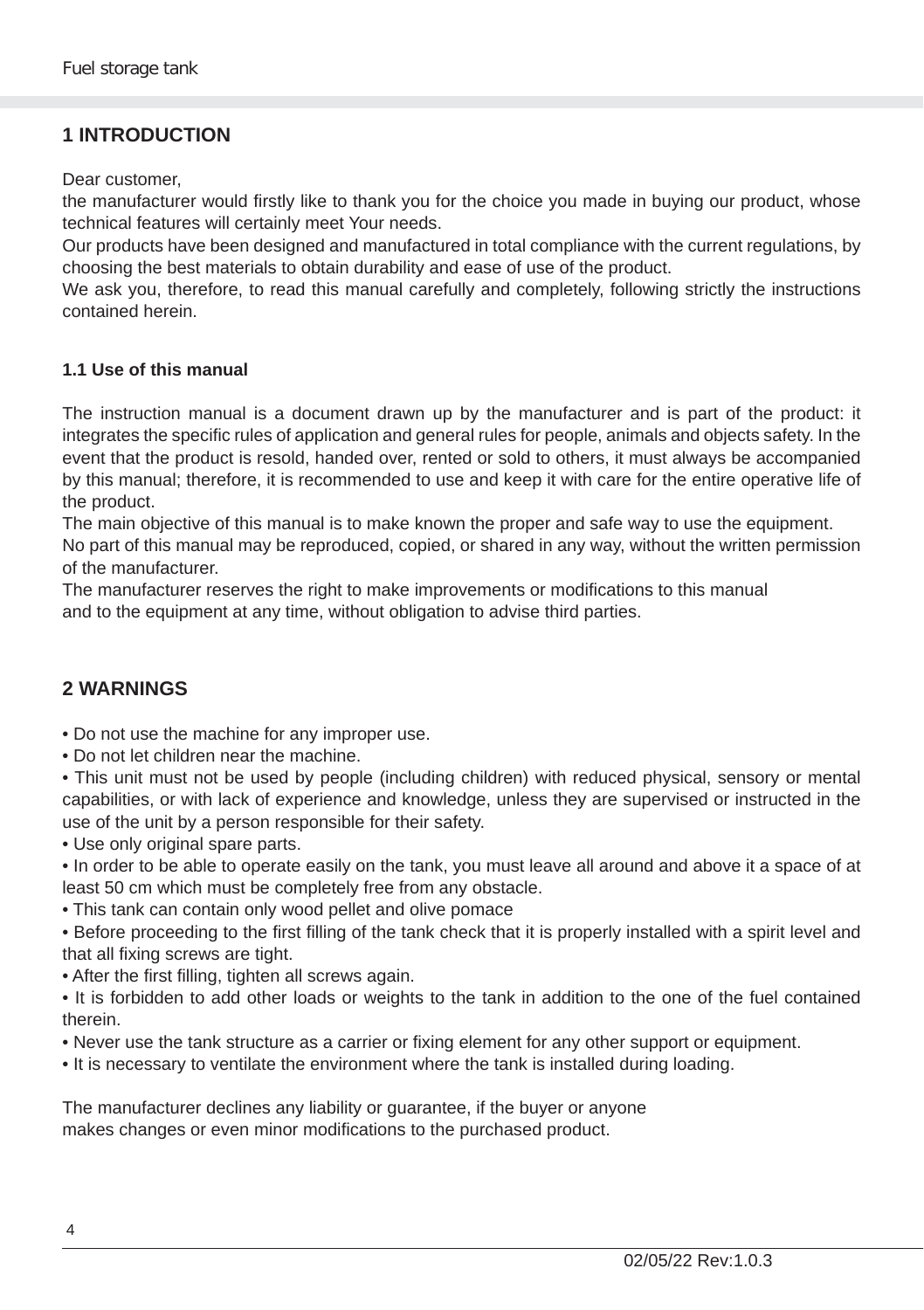#### **3 INSTALLER'S RESPONSIBILITIES**

To ensure proper operation of the product, follow these guidelines:

- Only perform the activities described in these instructions
- Perform all activities in accordance with applicable regulations
- Explain to the user the operation and use of the product
- Explain to the user how to maintain the product
- Report to the user the potential dangers related to the use of the product

#### **4 CONSTRUCTION FEATURES**

- Galvanized steel structure
- Dust-permeable and UVA-resistant fabric
- PVC protection against fuel impact
- Storz filling inlet
- Inlet for manual filling
- Inspection point

#### **5 WEIGHTS AND MEASURES TABLE**

| <b>Article</b>                  | AP3450.34.20            |              | AP3450.55.25       |           | AP3450.76.30 |           |      |
|---------------------------------|-------------------------|--------------|--------------------|-----------|--------------|-----------|------|
| <b>Model</b>                    | <b>Texsilo 200</b>      |              | <b>Texsilo 250</b> |           | Texsilo 300  |           |      |
| Weight                          | Кg                      | 210          |                    | 240       |              | 270       |      |
| Packaging measurement           | $\mathsf{C} \mathsf{m}$ | 198x42x75    |                    | 230x42x75 |              | 280x42x75 |      |
| <b>Measurements</b>             | $\mathsf{C} \mathsf{m}$ | 200x200      |                    | 250x250   |              | 300x300   |      |
| Heights                         | Cm                      | 200          | 250                | 200       | 250          | 200       | 250  |
| Fuel bag volume                 | m <sup>3</sup>          | 3,8          | 5,2                | 6,1       | 8,5          | 8,0       | 11,7 |
| Maximum capacity<br>Ton<br>3,4  |                         | 5,5          |                    | 7,6       |              |           |      |
| Operating temperature min/max   | С°                      |              | $-10 \div +50$     |           |              |           |      |
| %<br>Degree of humidity min/max |                         | $30 \div 95$ |                    |           |              |           |      |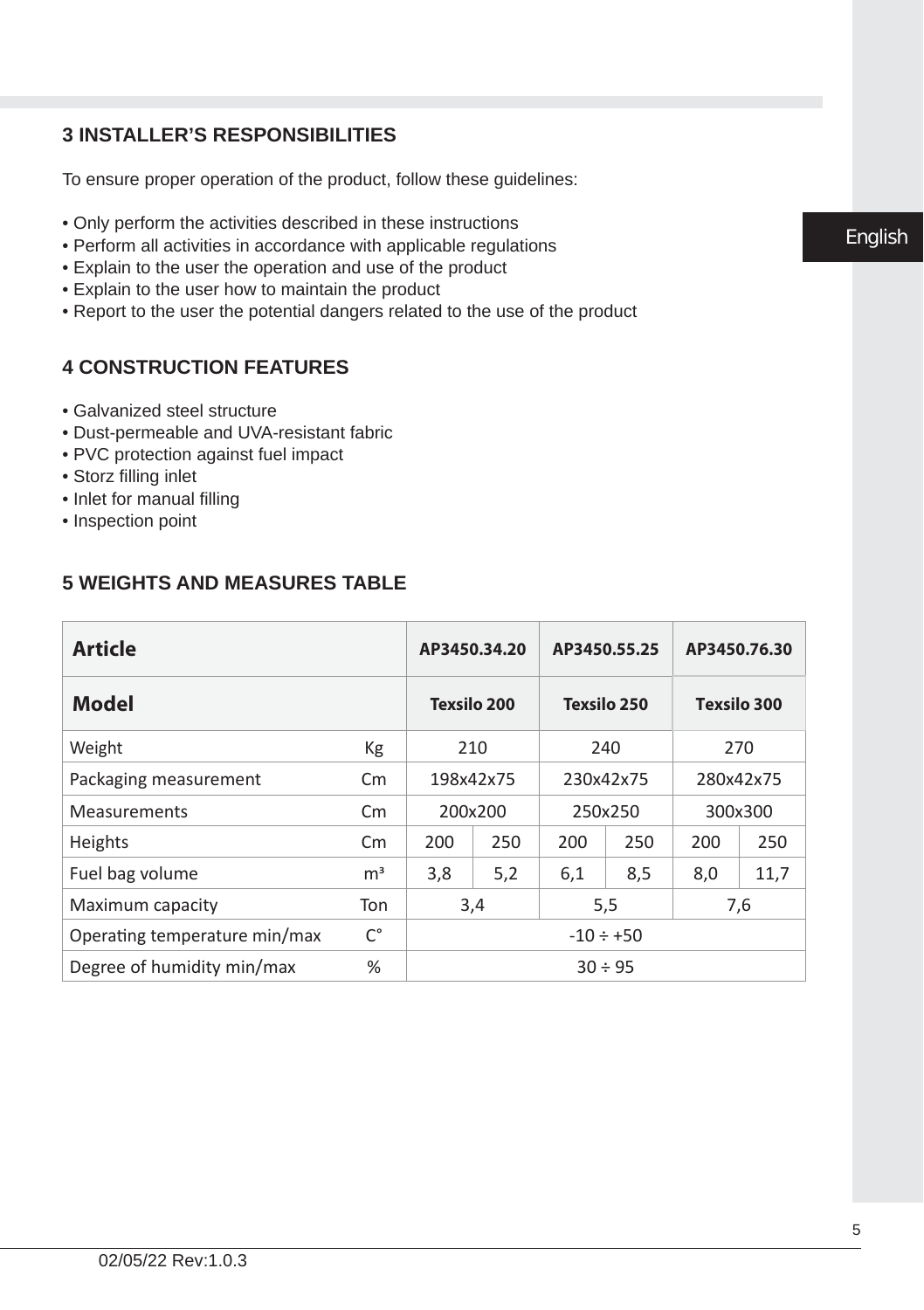#### **6 CHECK OF PACKAGING CONTENT**

After opening the packaging, make an inventory of what you have received, which should consist of:



Check that the product corresponds to the one ordered and that no transportation damage is evident. Should this not be the case, please contact immediately the seller.

#### **7 ASSEMBLY EQUIPMENT**

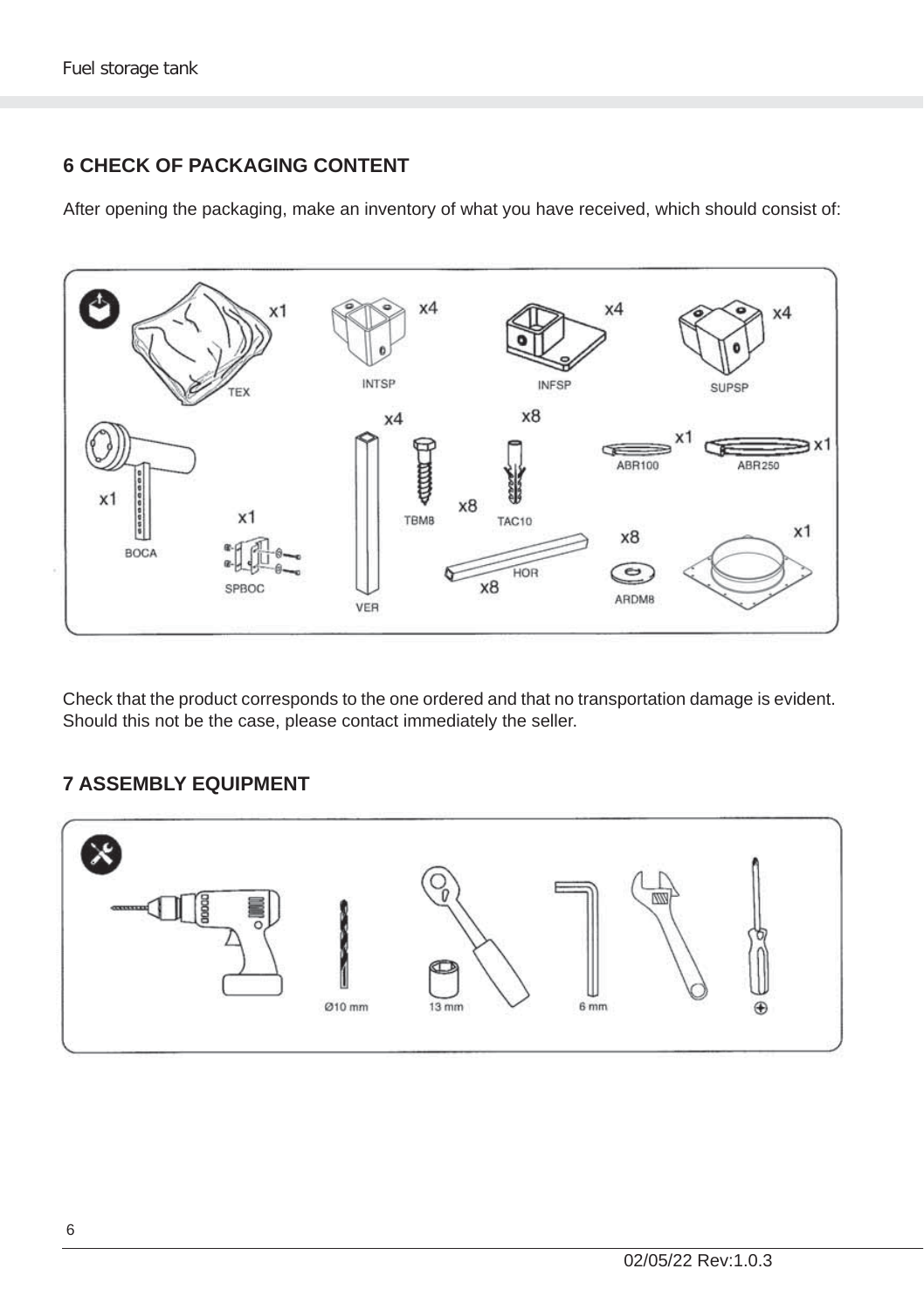#### **8 IDENTIFICATION PLATE**

Do not remove the identification plate from the product.



#### **9 PROPER USE OF THE PRODUCT**

The Texsilo 200-250-300 fuel storage tanks have been designed to be installed for the pneumatic transport of pellets or other biomass fuels with a medium-fine size.

This product is suitable for the storage of biomass fuel such as pellets, olive pomace, corn. **It cannot store substances that are not biomass fuels or that have excessive or too fi ne dimensions, sharp or abrasive surfaces or that are easily compactable.**

These tanks are predisposed to be loaded by pressure blowing of the fuel inside them, by tanker or also manually from the loading inlet on the frontal side.

Fuel extraction can be made from the lower outlet by one of the devices in our catalog.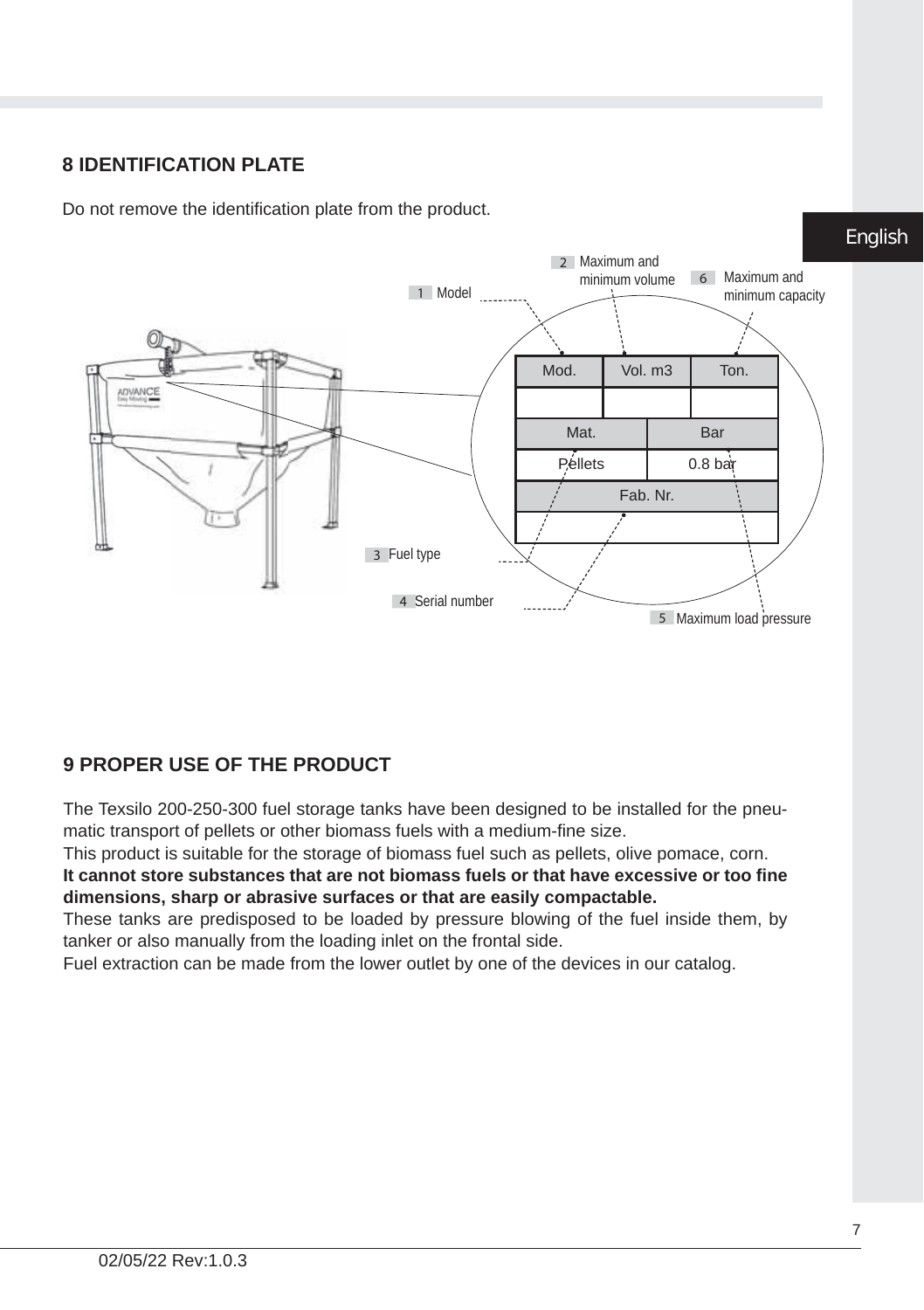#### **10 INSTALLATION**

It is necessary to leave a free space of adequate size all around the product, in order to permit any repair, maintenance or inspection operation.

Only qualified technical personnel are authorized to carry out installation, use and maintenance of the product. All operations must be performed adopting accident prevention regulations, in accordance with safety warnings (EN 6024-1).

In the event of damage, anomalies or defects of the product, do not install and contact your retailer.

#### **10.1 Place of installation**

Below are the main rules to follow for proper installation:

- It is the responsibility of the installer to check always the suitability and characteristics of the product installation site
- It is the responsibility of the installer to comply with fire prevention regulations
- It is the responsibility of the installer to ensure that the location and the placement of the tank within it ensures compliance with the applicable accident prevention regulations
- The tank must not be exposed to atmospheric agents and must not be installed in locations subject to: high humidity, possible flooding, high temperatures, presence of corrosive gases or dusts
- The room chosen for tank placement must be easily accessible by the pneumatic loading tube of the refueling tanker (contact the fuel supplier in advance)
- The floor on which the magazine is positioned must be tested to stand, at the base of each leg, one quarter of the total weight of the tank at full load (approximately 400 kg.).
- The positioning of the tank must guarantee around and above it a minimum free space of 50 cm and the absence of obstacles, even if temporary
- The magazine fabric should never be in contact with wet or rough walls or surfaces.

#### **11 ASSEMBLY**

Carefully clean the floor in the work area before starting the tank assembly phases.

Consider that once the tank is fully assembled, it will be difficult to move, so it is advisable to carry out the mounting steps near the site where it will be installed.

Make sure that the ceiling of the room in which the tank is assembled and installed has a height that allows easy loading of the fuel from the upper inlet. It is advisable at least a height of 280 cm.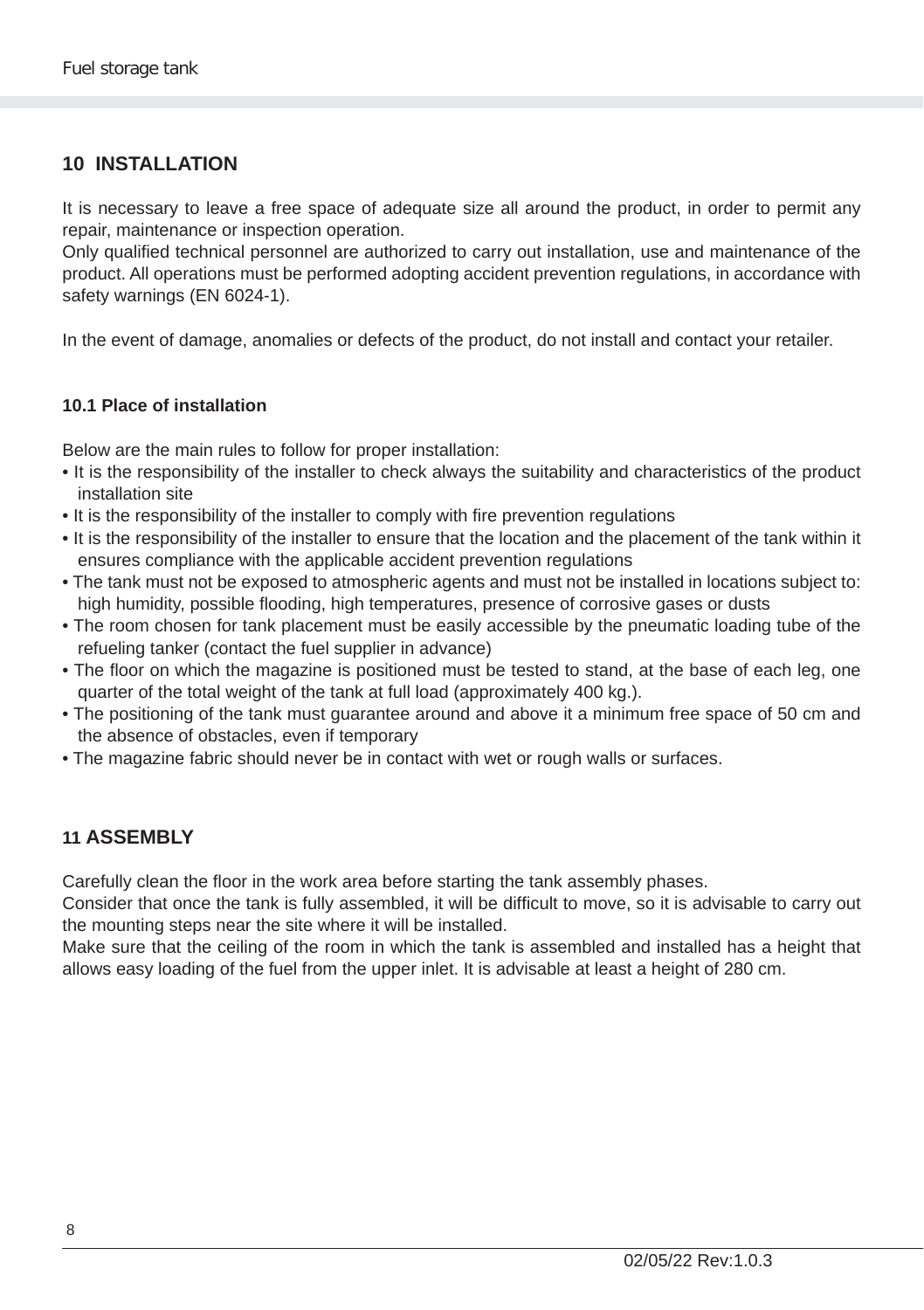Spread the fabric with the discharge hopper facing downwards.



Insert the horizontal tubes (HOR) into the four upper fabric eyelets (TEX).



Insert the horizontal tubes (HOR) into the upper fittings (SUPSP) and tighten the screws.

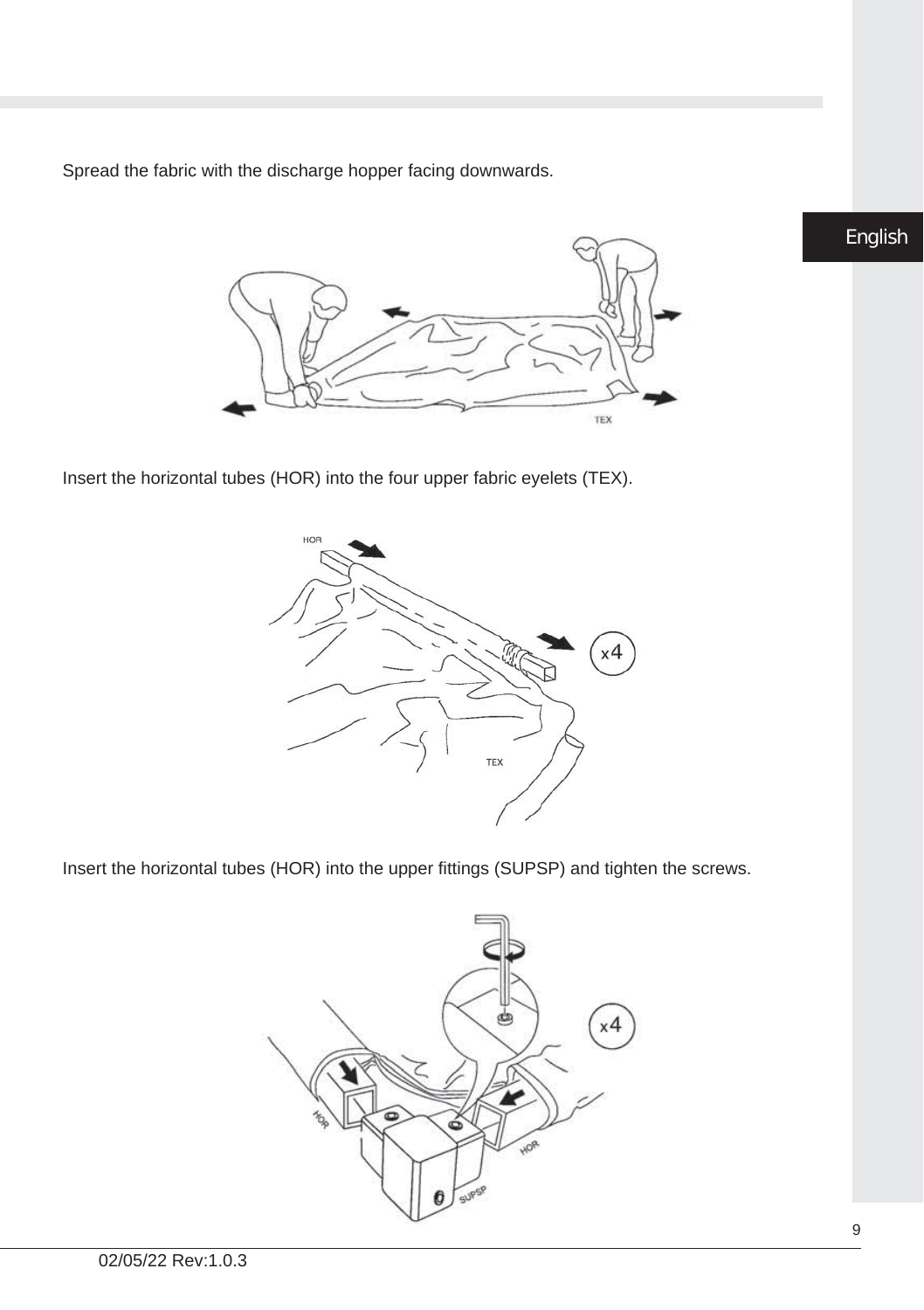Fix the bases (INFSP) to the vertical tubes (VER) and tighten the screws.



Insert the intermediate fittings (INTSP) into the vertical tubes (VER) fixing them to the height specified in the table and tighten the screws.



| Model       | h cm |  |  |  |
|-------------|------|--|--|--|
| Texsilo 200 | 121  |  |  |  |
| Texsilo 250 | 130  |  |  |  |
| Texsilo 300 | 138  |  |  |  |

Raise the silo on one side and insert two vertical tubes (VER) into the upper fittings (SUPSP).

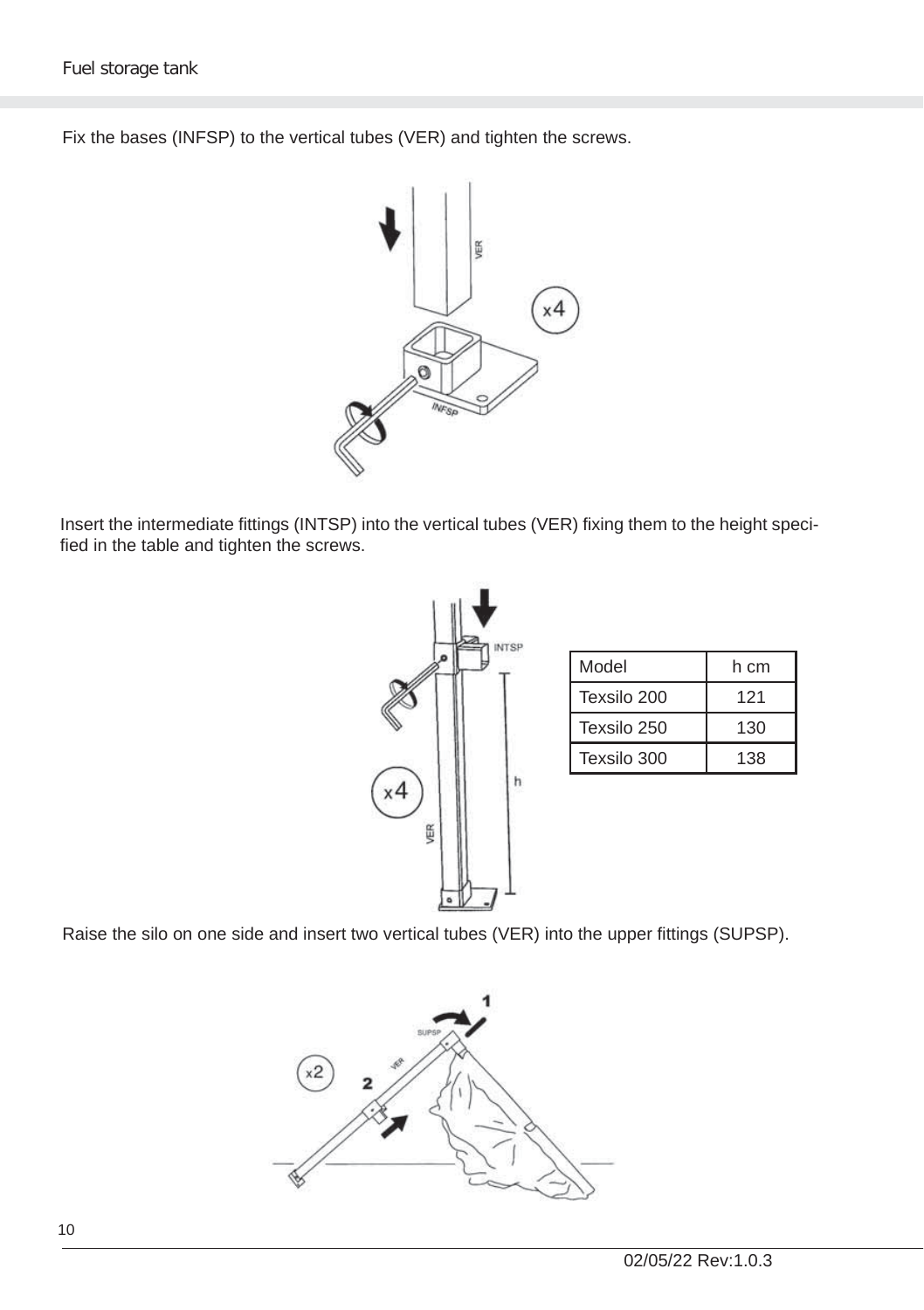Raise the silo from the other side and insert the two remaining vertical tubes (VER).



Fix the upper fittings (SUPSP) to the vertical tubes (VER) and tighten the screws.



Insert the intermediate tubes (HOR) into the intermediate fittings (INTSP) and tighten the screws. Make sure that all the eyelets are equally stretched upwards.

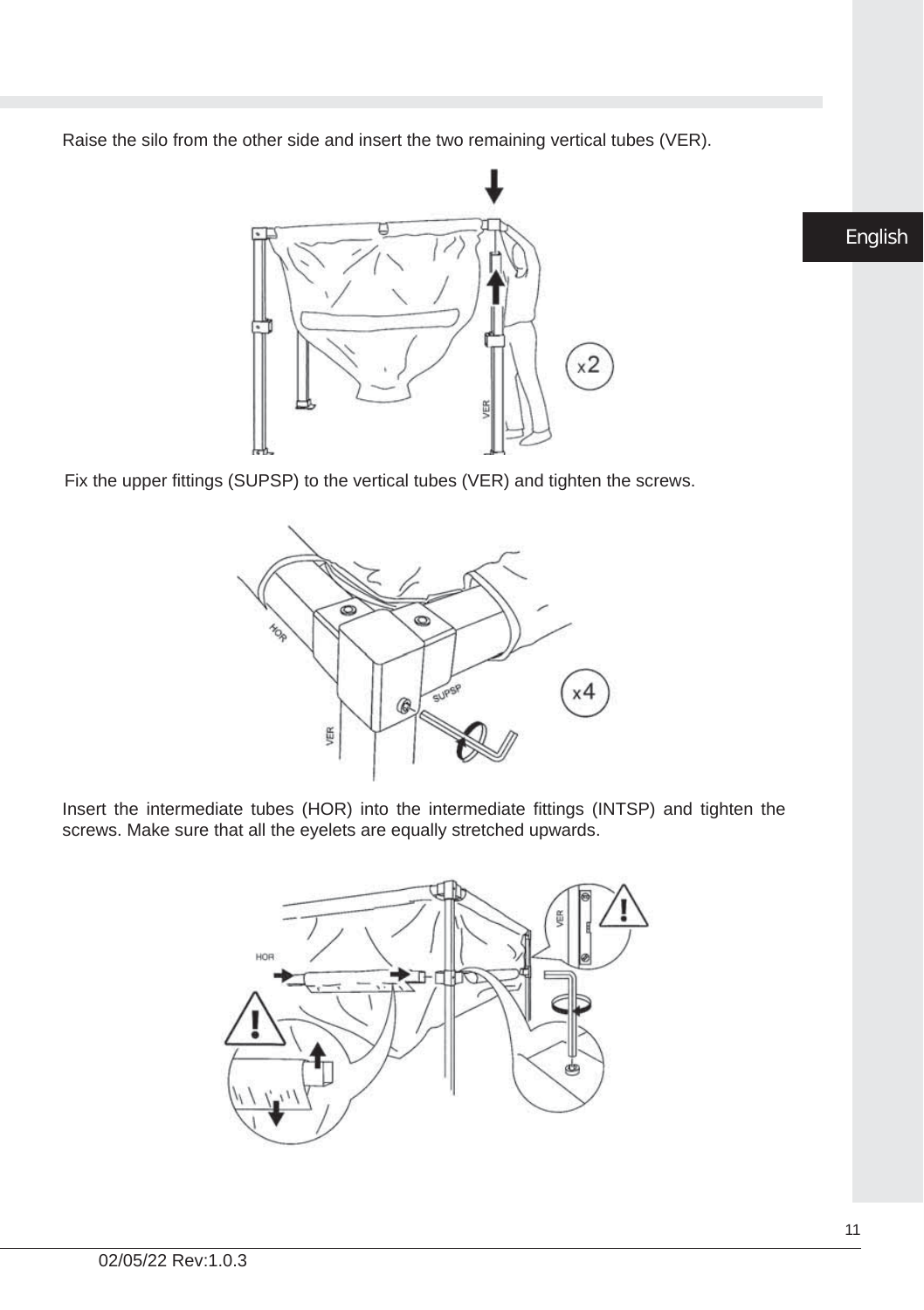Place the fixing clamp (SPBOC) at the center of the upper tube where there is the eyelet on the fabric and secure it with the relative screw.



Fix the filling inlet (BOCA) with the storz attachment which must be inclined about 10/15 ° downwards. If there is no space above the silo, rotate the fixing bracket (SPBOC) 180 ° and install the filling inlet using the lower inlet. In this case the capacity of the silo will be slightly reduced (see model specifications).



Insert the small clamp (ABR100) into the upper filling inlet of the silo.

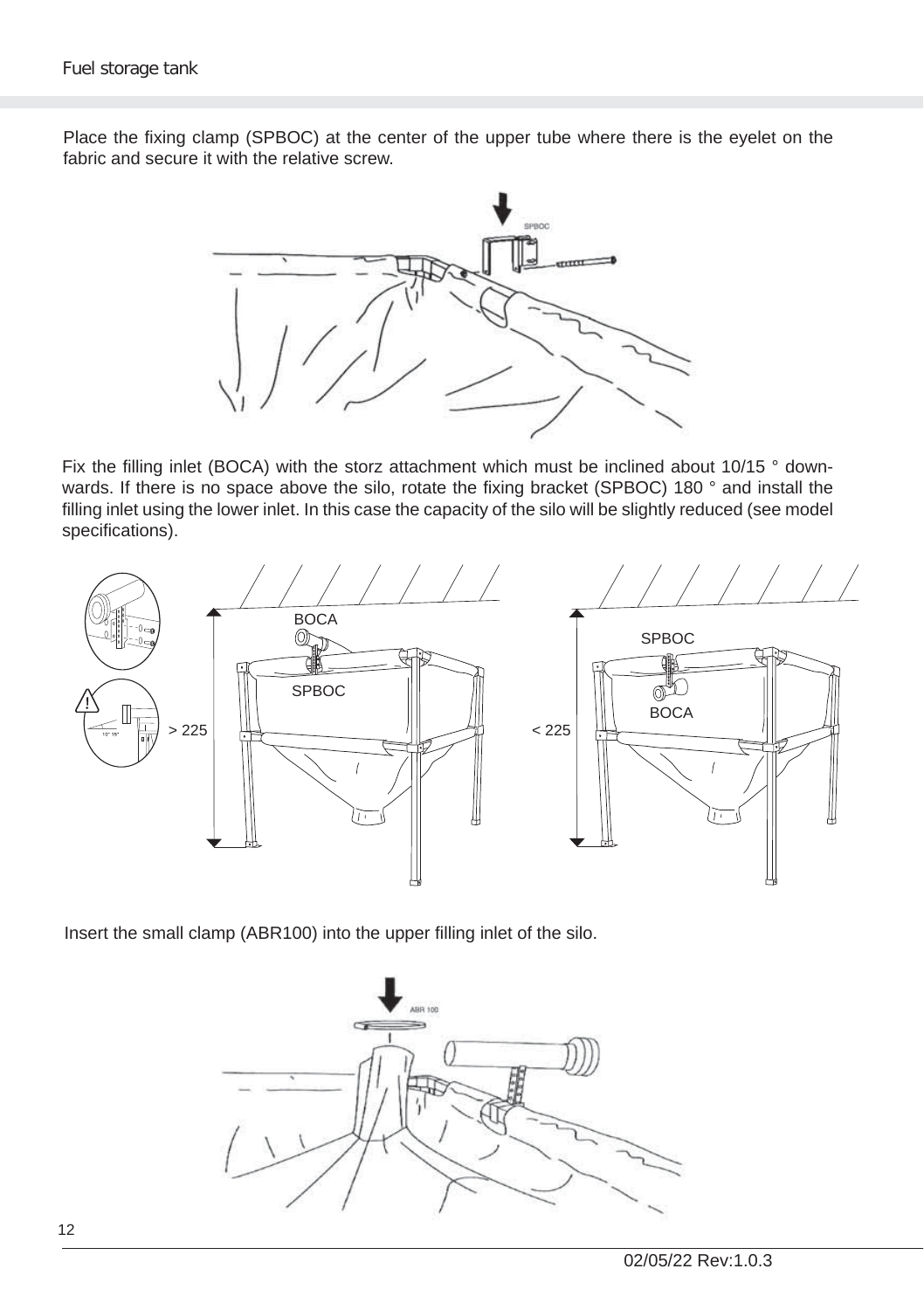Insert the filling inlet until it exceeds the seam of the fabric inlet and then tighten the clamp. It is recommended an adequate grounding at the filling inlet.



The maximum capacity of the silo is achieved only if the available room height is at least 225 cm and the filling inlet is installed in the upper inlet. The 4 "filling spout with storz connection has two positions available, one at the bottom for when the silo is installed in rooms with a height of less than 225 cm and one at the top for rooms with a higher height.



Once the final position of the silo has been decided, make sure that it is positioned with a spirit level and then fix the base (INFSP) to the floor with the dowels and screws provided.

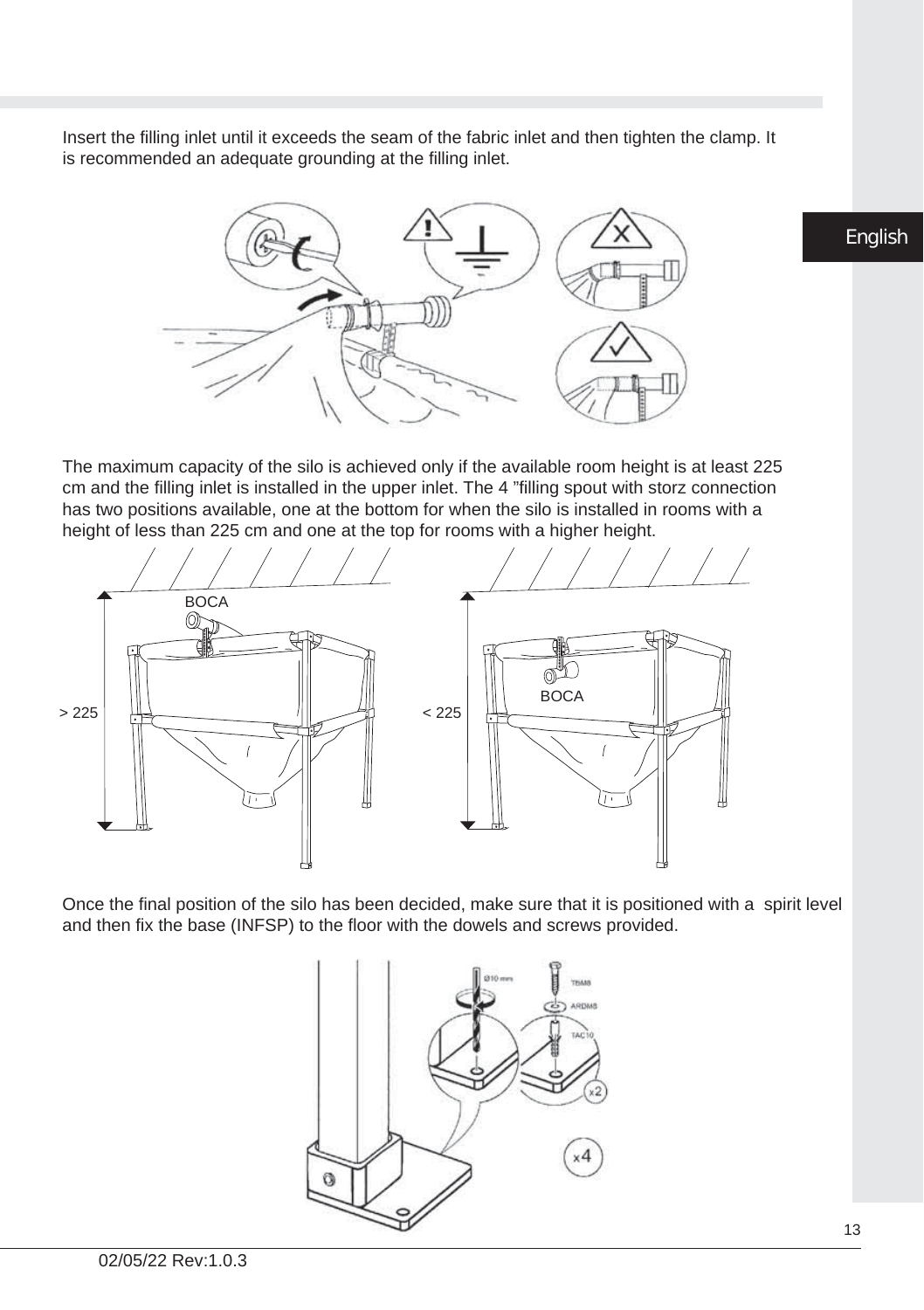Insert the big clamp (ABR250) on the lower discharge point at the bottom of the silo. Before installing a fuel extraction case, insert the adapter in the extraction outlet. Then tighten the clamp until the connection is fixed.



Before the filling, make sure that all lower evelets of the fabric are equally well-stretched upwards for proper load distribution.



Before filling the tank with a tanker, check that the inlet tube is fully inserted and, in any case, beyond the seam of the fabric inlet.

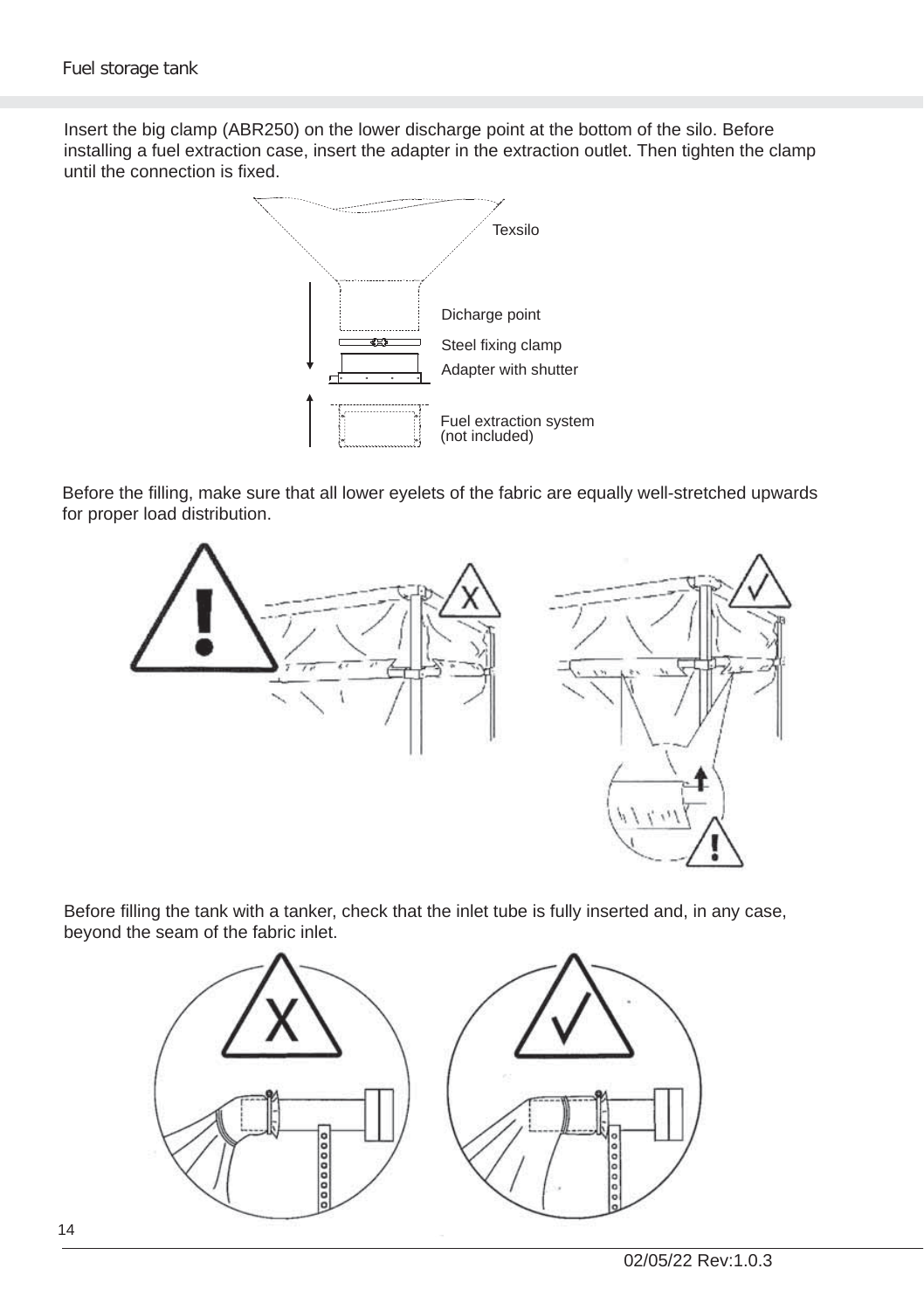Caution: do not exceed the maximum filling pressure written on the identification plate.



Proceed by setting fuel extraction accessories on the lower extraction point as shown in the following figure (example).



#### **12 START UP AND USE**

After assembly and connection, before filling the tank make sure that:

- there are no foreign bodies inside the fuel bag
- the metal structure is positioned using a spirit level and it is properly connected to a grounding cable
- all the screws and nuts that make up the metal frame are tightened
- the pillars are well fixed to the floor
- the fabric does not present cuts, unsewing or damages, even if minor
- the fixing clamp of the discharge point is well tight

#### **For the fi rst time, just place a small amount of fuel in the storage tank (200/300 kg.) to test the stability and operation of the tank itself.**

After reading also the manuals of all the components of the system, you can start using the tank.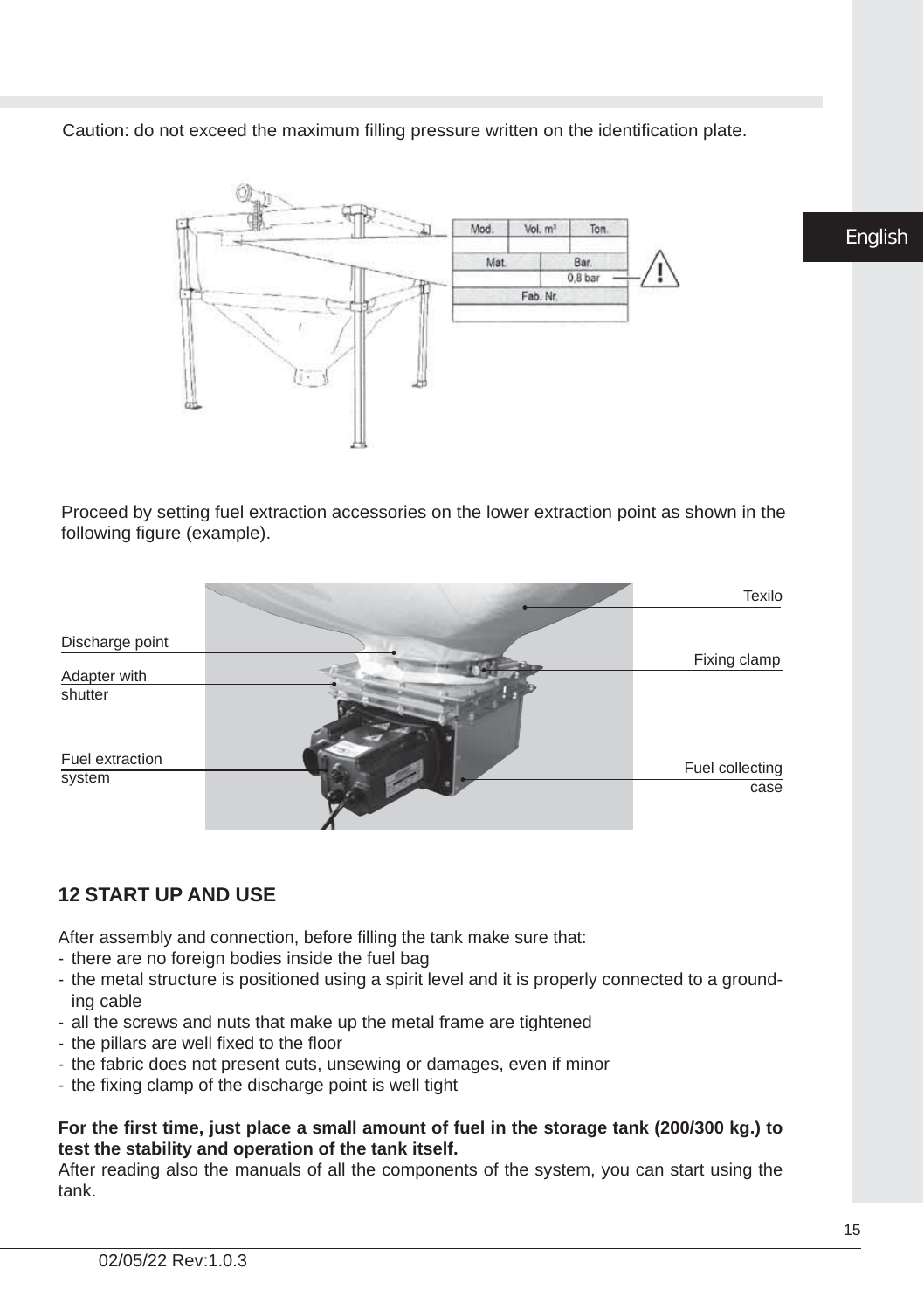#### **13 MAINTENANCE AND END-OF-LIFE**

**Before carrying out any maintenance operation on the product, it is obligatory to aerate the premises in which it is installed for at least 15 minutes.**

**Any maintenance and repair operation must be carried out by experienced personnel and authorized by the manufacturer.**

In the absence of a specific maintenance plan, a complete product inspection is recommended for each filling of the storage tank.

The checks to be carried out are:

- check fabric conditions
- check that the filling inlet is correctly fixed
- check the correct tightening of the extraction case fixing clamp
- eliminate any dust accumulation inside of the tank

If cuts, abrasions or defects are found in the fabric, it must be replaced.

It is also advisable to thoroughly clean the fuel storage tank at least annually, in order to avoid dust accumulation and presence of foreign bodies inside of it.

**The presence of animals such as rats, mice, cats, dogs, birds, tarms and so on… and their behavior inside the storage room where the tank is installed can cause serious damages to tank fabric.**

**The tank has a steel structure that is resistant to external agents, but the plastic fabric can suffer serious damages with low visibility, which could, in the long run, undermine its stability with consequent danger for people passing near it.**

#### **13.1 End-of-life**

The disposal of packaging, accessories and machine must be executed in accordance with applicable laws, ensuring the recycling of any of the core components.

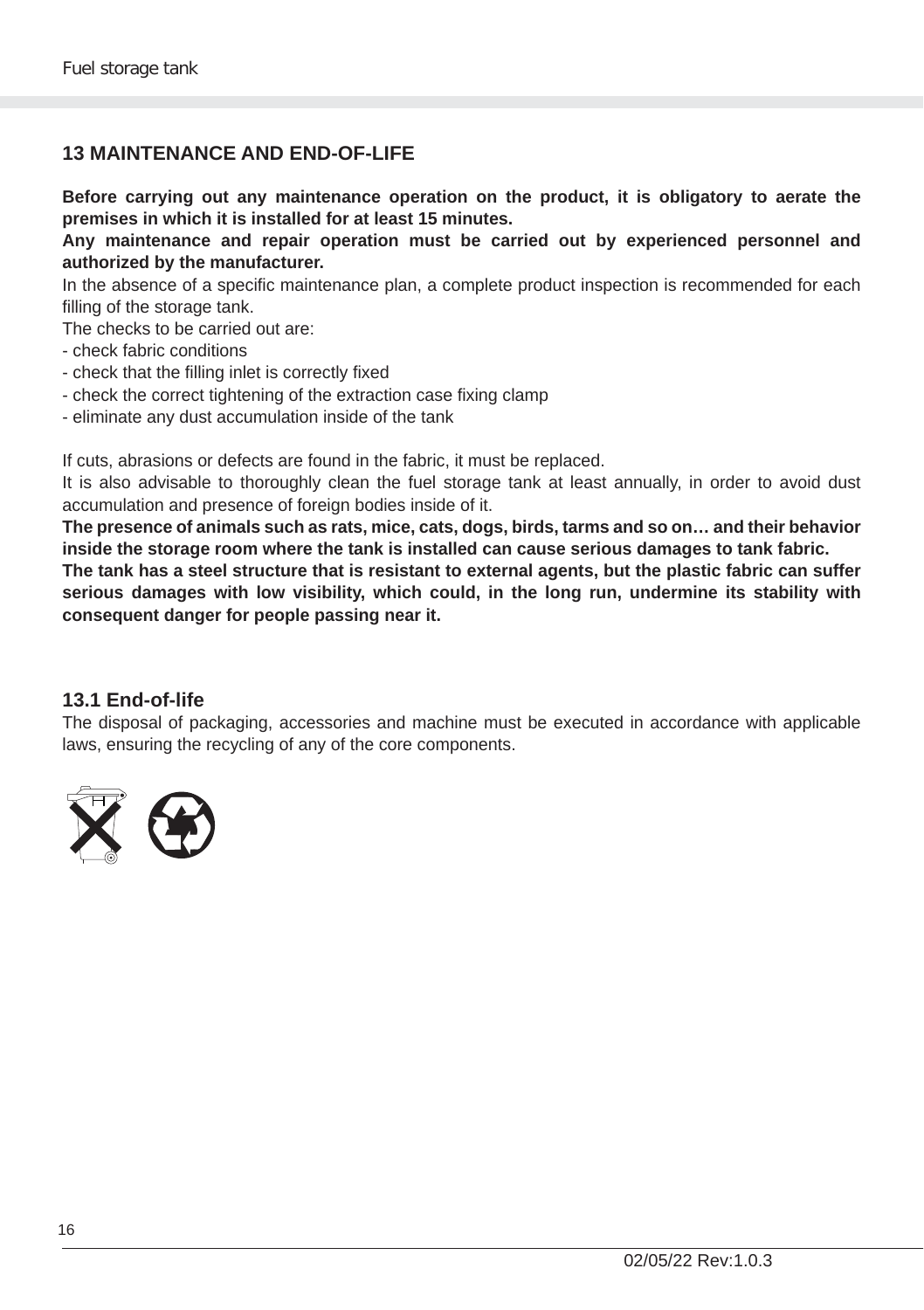#### **14 SAFETY REQUIREMENTS FOR FUEL STORAGE TANKS**

#### English

### **SAFETY REQUIREMENTS for pellet storage tanks with capacity up to 10 t**



Keep the doors closed. Access is permitted only to authorized personnel under the supervision of a person outside

Do not smoke and approach flames or other sources of ianition.



 $\overline{\phantom{a}}$  off

Danger of death due to high concentrations of carbon monoxide (CO) and lack of oxygen.

In the 4 weeks after the fuel filling, enter only with a CO detector.

Aerate the storage room for at least 15 minutes before entering and keep the door open during your permanence.

Ensure an adequate and permanent aeration of the storage room through vent covers, openings or fans.

Wounding risk for moving systems

Turn off the boiler at least one hour before the pellet is delivered.

Proceed to the filling according to the requirements of the boiler manufacturer and the pellet supplier.

Protect pellets from humidity

In case of fire suspect keep the front door and any other opening of the storage room close and call the firemen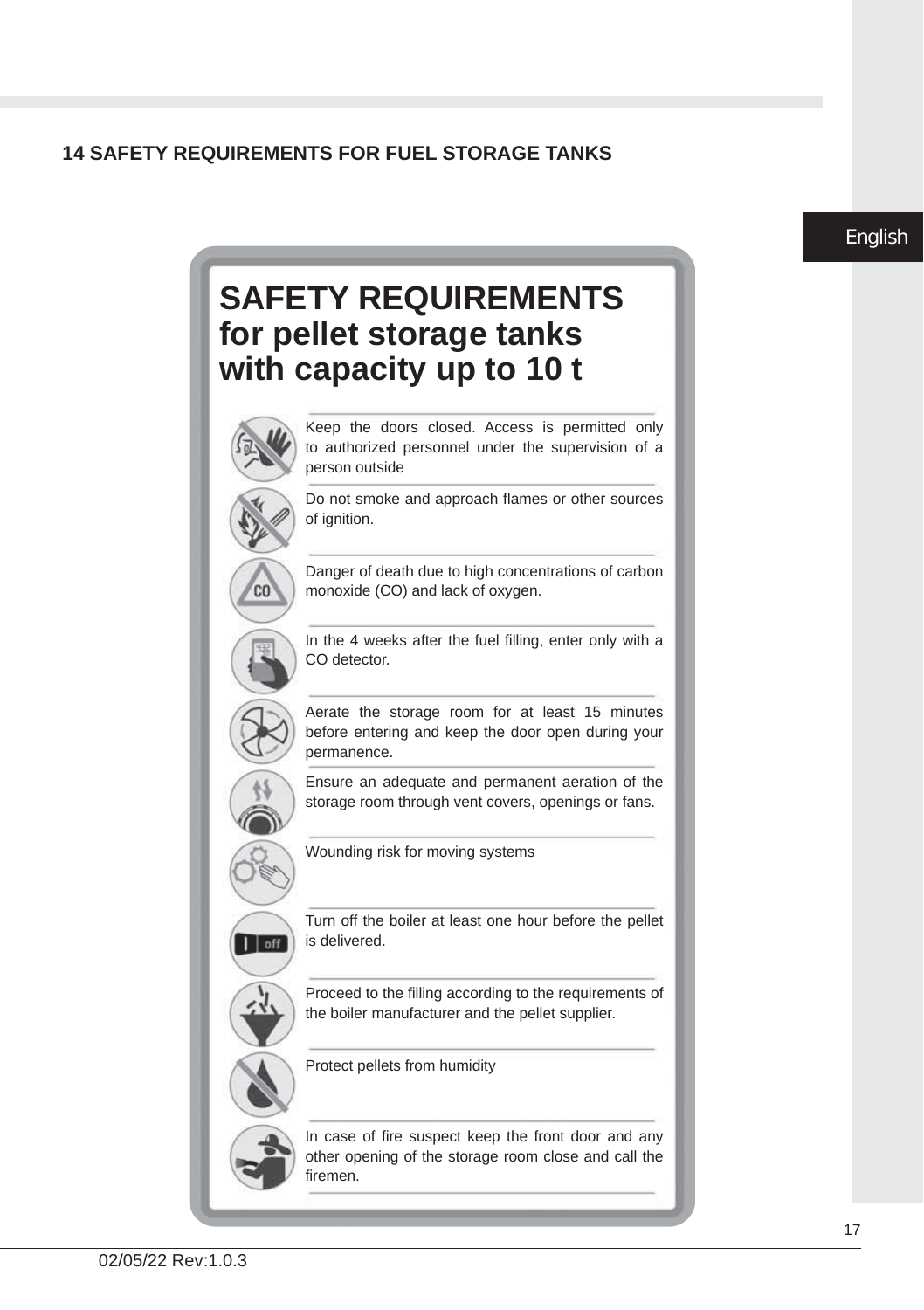#### **15 WARRANTY**

#### PRODUCT LIMITED WARRANTY CONDITIONS

The Manufacturer guarantees to the original purchaser the absence of defects in material and workmanship of the product for the period stated, from the date of purchase. Except as prohibited by applicable law, this warranty is non transferable and it is limited to the original purchaser. The present warranty gives the buyer specific legal rights and the possibility to claim rights which can vary under local laws.

Read all warnings and instructions before using the product purchased.

The entire liability of the manufacturer and your exclusive remedy for any breach of warranty will be at the discretion of the Manufacturer:

(1) To repair or replace the product, or (2) refund the purchase price, provided that the product has been returned to the point of purchase, or such other place as may be specified by the manufacturer, with a copy of the sales receipt or detailed and dated receipt. The shipping and handling are not free of charge, except in cases where this is prohibited by applicable law.

To repair and replace the product, the manufacturer may, at their own discretion, use new, refurbished or used parts in good working condition. Any replacement product will be warranted for the remaining time of the original warranty period, or for any period of time that complies with the provisions of the current law.

This warranty does not cover problems or damage resulting from (1) accident, abuse, misapplication, repair, alteration or unauthorized disassembly; (2) maintenance operation, use which is not in accordance with the product instructions or connection to an improper voltage supply; or (3) use of consumables and spare parts which are not supplied by the manufacturer or authorized service center.

Valid warranty claims are generally processed through the point of purchase of the product. Please agree this detail with the retailer where you purchased the product.

The Warranty claims that cannot be processed through the point of purchase, as well as any other product related questions, should be addressed directly to the manufacturer. Addresses and contact information for customer support can be found at our internet address.

Except as stated by relevant laws in force, any implied warranty or condition of merchantability or suitability for a particular purpose relating to this product is limited to the duration of the Limited Warranty period for the specific product purchased.

Some jurisdictions do not allow limitations on the duration of implied warranties or the exclusion or limitation of incidental or consequential damages, so the above limitation may not apply to you. This warranty gives you specific legal rights and you may have other rights that vary from state to state, or from jurisdiction to jurisdiction.

Consumers have legal rights under applicable national legislation governing the sale of consumer products. Such rights are not affected by the warranties in this Limited Warranty.

No dealer, agent, or employee of the manufacturer is authorized to make any modification, extension or addition to this warranty.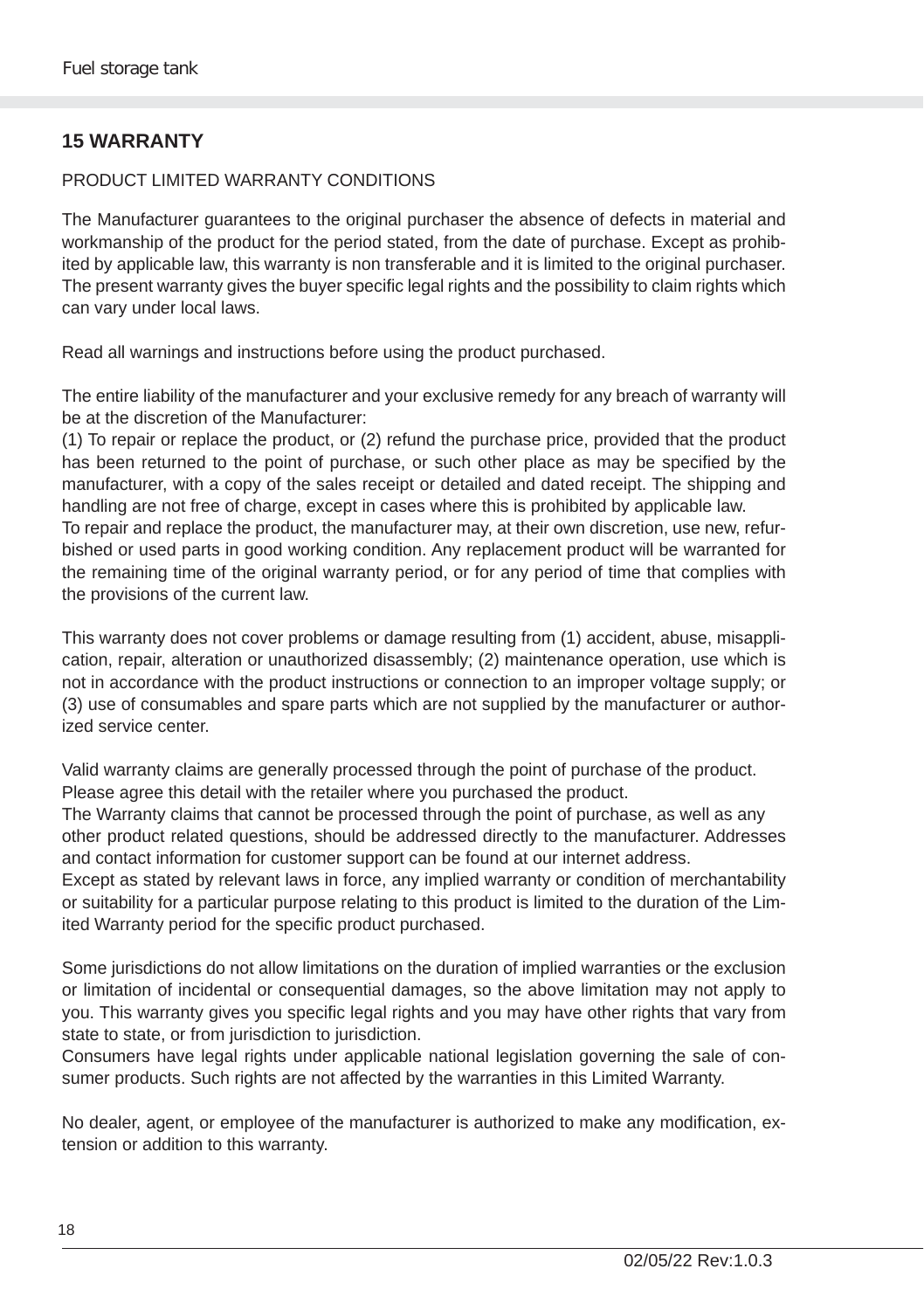#### ant with the current regulations regarding protection of health and the environment and does not contain substances classified as SVHC (Substance of Very High Concern) in accordance with Regulation EC 1907/2006 (REACH, or registration, evaluation, authorization and restric-

**16 CERTIFICATION**

**Declaration of absence of harmful substances** Declaration of absence of harmful substances

tion of chemical substances). Although in the working cycles of raw materials and our products such substances are not used, their presence in the size of p.p.m. (parts per million) cannot be excluded due to micropollution of raw materials.

The manufacturer declares that their products and equipment are made with materials compli-